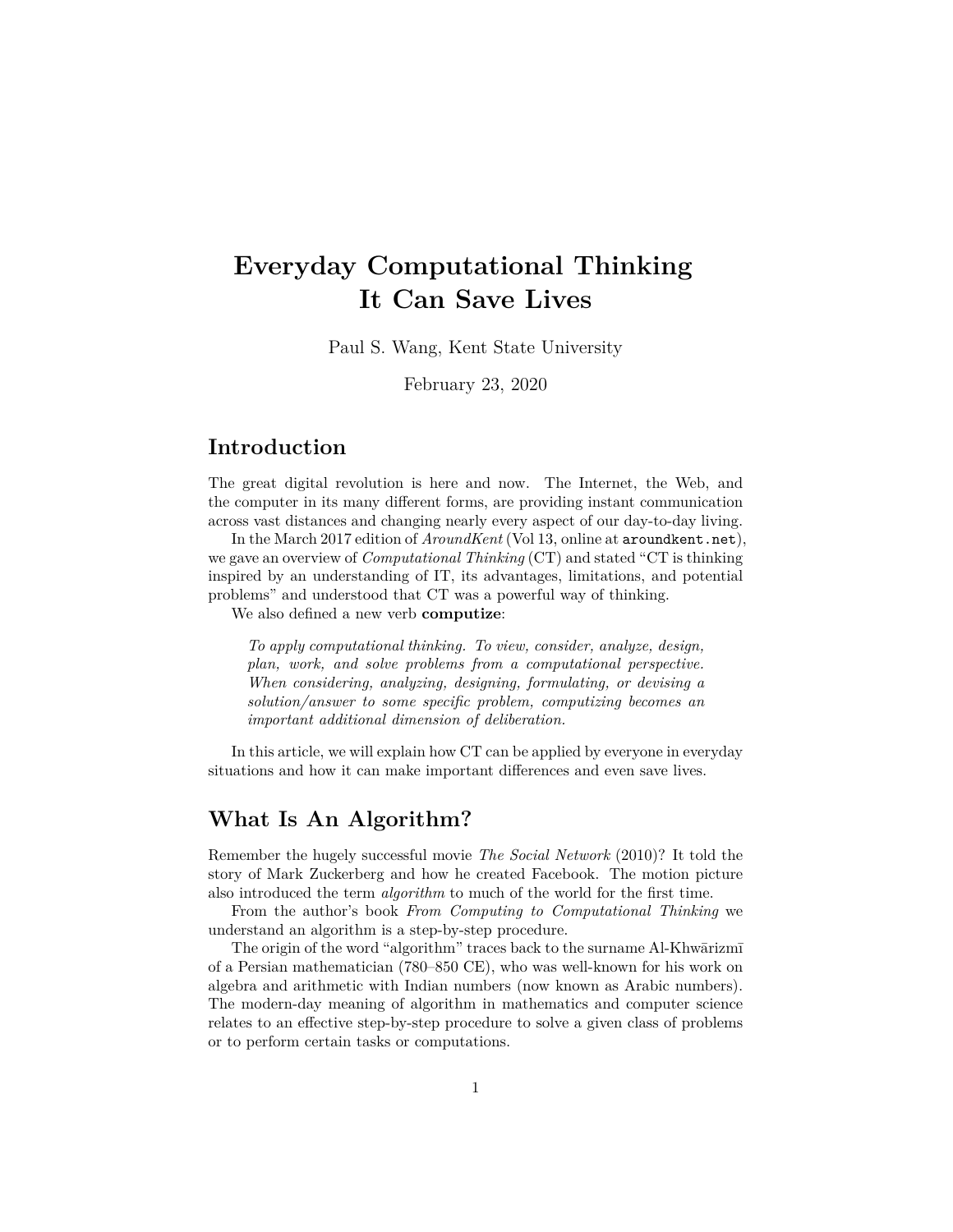Specifically, a procedure becomes an algorithm if it satisfies all of the following criteria:

- **Finiteness**: The procedure consists of a finite number of steps and will always terminate in finite time.
- **Definiteness**: Each step is precisely, rigorously, and unambiguously specified.
- **Input**: The procedure receives certain data (or none) as input before it starts. Possible values for the data may vary within limitations.
- **Output**: The procedure produces results as its output.
- **Effectiveness**: Each operation in the procedure is basic and clearly doable.

For a given problem, there usually are multiple algorithms for its solution. The design and analysis of algorithms are central to computer science and programming.

What have algorithms to do with everyday computational thinking? Good question. Well, it has to do with setting goals, devising concrete steps to achieve them, anticipating problems, and arranging solutions in advance. That's pretty important for everything everyday, right?

#### **Flowcharts**

An algorithm is basically a procedure to achieve a certain goal.

A *flowchart* presents a procedure visually with words and diagrams. For any procedure, we can use a flowchart to plan the sequences of steps, to refine the solution logic, and to indicate how to handle different possibilities. Here is a simple flowchart for the task of "getting up in the morning."

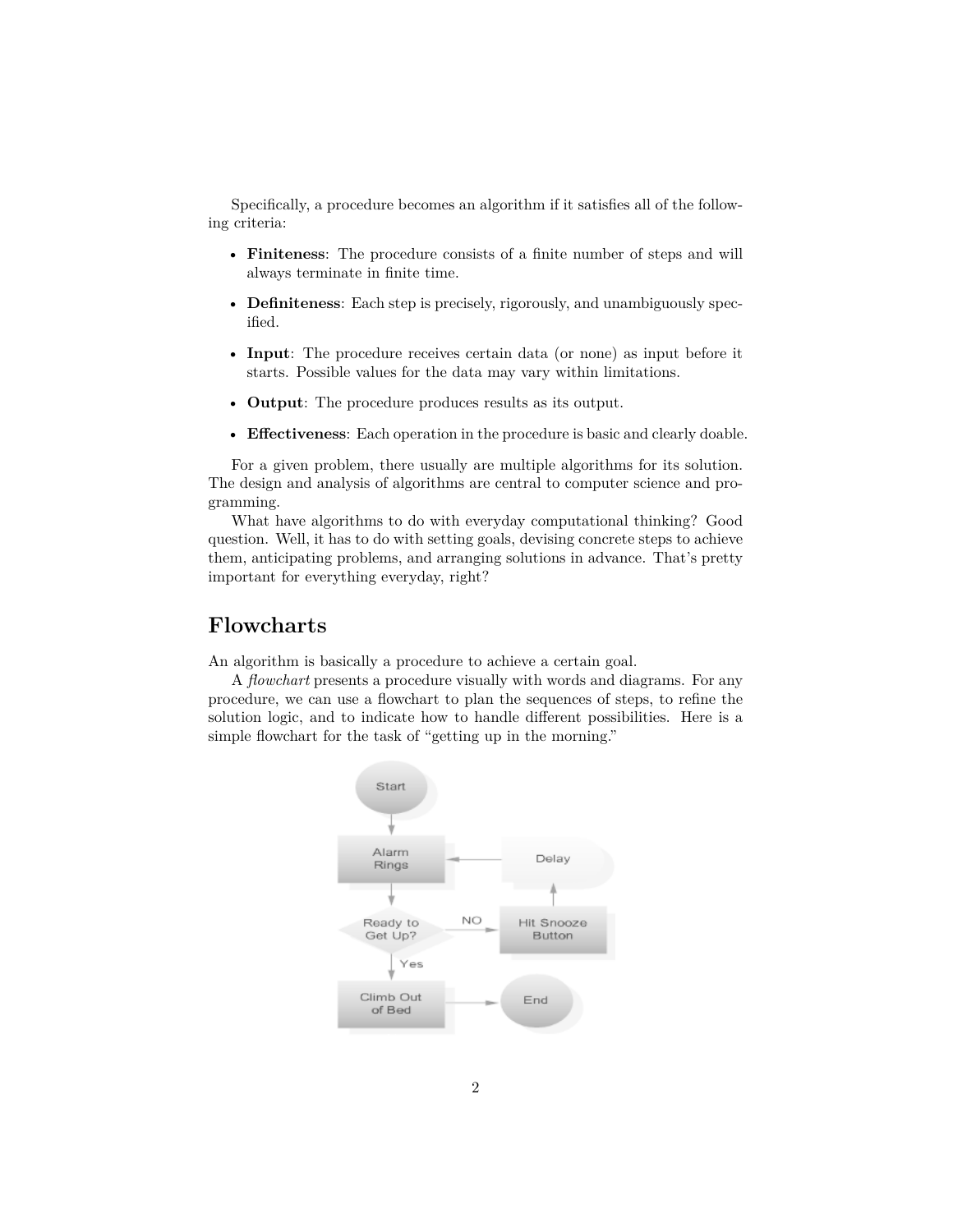We begin at the Start and follow the arrows to each next step. A diamond shape is used to indicate a fork in the path. Which way to turn depends on the conditions indicated. Obviously, we use diamond shapes to anticipate possibilities. The snooze option leads to a branch that repeats some steps. In programming, such a group of repeating steps is called a *loop*. The procedure ends when the person finally climbs out of bed.

As another example, let's look at a flowchart for troubleshooting a lamp.



The very first step after Start is significant. Although the purpose of the procedure is to troubleshoot a lamp, we nonetheless, make no implicit assumption that the lamp is not working. Without this step at the beginning, the procedure would potentially troubleshoot a perfectly good lamp, and, worse yet, would decide to replace it with a new lamp!

Each of the next three steps tests for a particular problem and makes a fix. Then the same procedure is reiterated by going back to step one to determine if the lamp is now working. This flowchart is a bit more complicated. Yet, it is worth careful examination. That is also a good way to get into the head of a programmer.

All you need is pencil and paper to start drawing your own flowcharts. Try it and you may find it not so difficult. To make nice looking flowcharts you can find many tools on your computer as well as online.

Correctly setting goals and anticipating potential problems are important aspects of devising a procedure.

We all were, and still are, horrified and outraged by the United Airlines passenger dragging incident (April 2017). But if the airline had set "passenger service" truly as its goal then it would have used a procedure that increased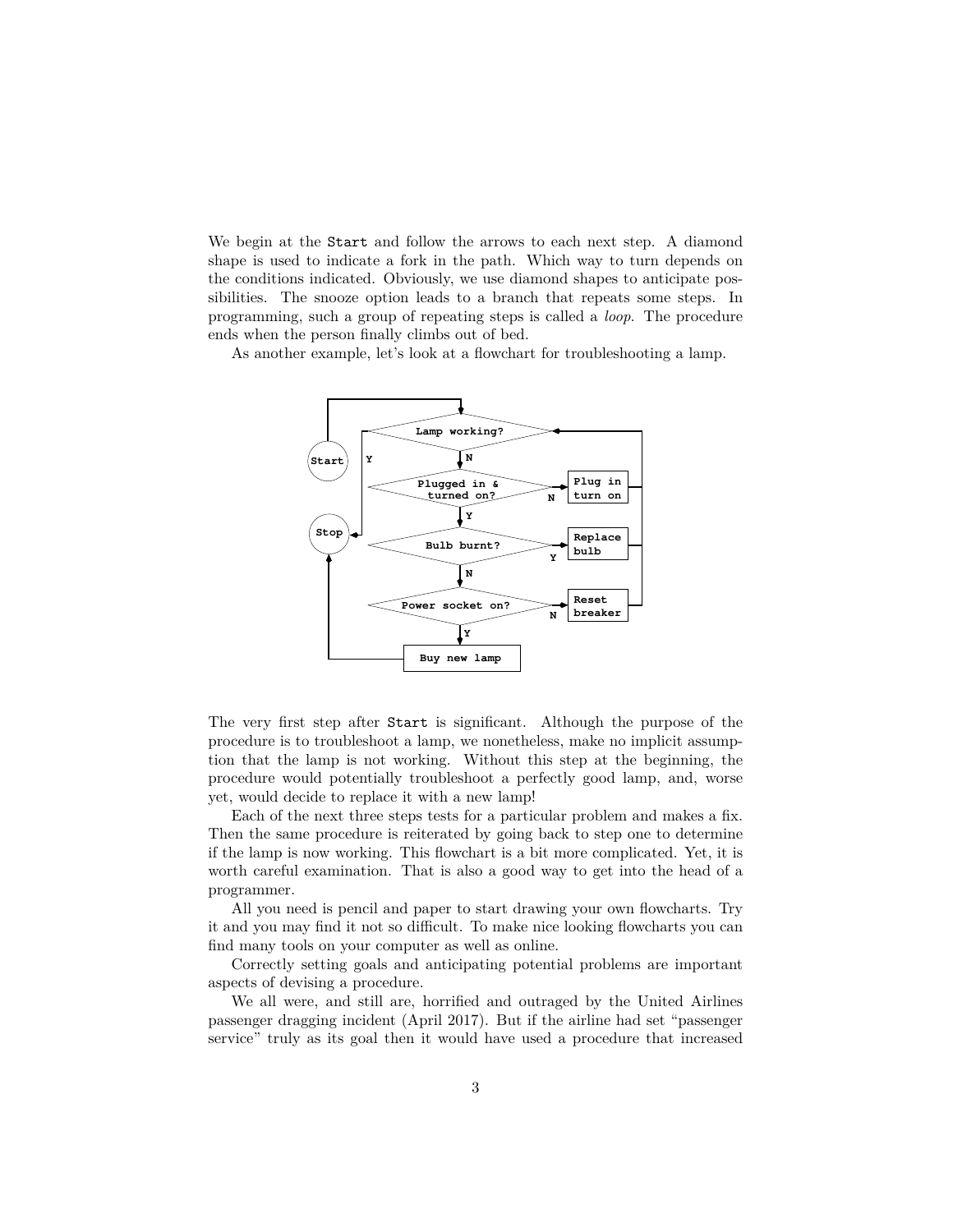the incentives until getting enough volunteers to give up their seats. One can't help but wonder. Could this be the tip of an iceberg of problems caused by a wrong-headed culture? The incident unnecessarily inflicted much harm on the victim, the company, employees, shareholders and the police.

#### **Everyday Applications**

For us, we want to avoid fussy, vague, confused, wishful, emotional, impulsive, optimistic, or pessimistic thinking. We want to practice CT anytime and anywhere we can. We want to set clear goals, have a sequence of steps to achieve them, anticipate problems and prepare solution plans in advance.

Take driving a car for example. What is the goal? It is to get to a destination safely. It is not enjoying the sound system, watching the scenery, or engaging in conversation, although we have nothing against any of that as long as it does not get in the way of safe driving. Texting and driving is never safe.

Stopped at a traffic light, we wait for the light to turn green. But, we may need to run the red light if an 18-wheeler is about to crash into us from behind. That means we need to be checking our rear-view mirror while waiting for the green light. When the light turns green, do we blindly rush into the intersection? What if a car is running the tail end of the yellow light or the red light?

Thus, the goal is not to obey traffic signals, but to make sure it is safe. In the United States, a car crash kills a person every 12 minutes on average. If you are thinking straight, is a car a fun machine or a dangerous one? CT can keep you focused on the goals, make you pay attention to details, plan for contingencies, and shield you from distractions. CT can save the day, and perhaps even your life!

Now let's apply CT to the task of "getting ready to drive a car" and write down an algorithm-inspired pre-drive checklist.

- 1. Am I ready to leave? Forgot to bring anything?
- 2. Walk around the car, check windows, tires, lights, back seat, and any objects and activities near the car.
- 3. Get in the car, foot on brake, close and lock all doors.
- 4. Adjust seat and steering column positions as needed. Check positions of all rear-view mirrors, buckle up.
- 5. Check the instrumentation panel, pay attention to the fuel level.
- 6. If necessary, familiarize yourself with the controls for lights, turn signals, wipers, heat/AC, and emergency signal. Make sure they are working properly.
- 7. Release the hand break, start the engine, shift gear.
- 8. Make sure the gear is in D or R as intended, then start driving.